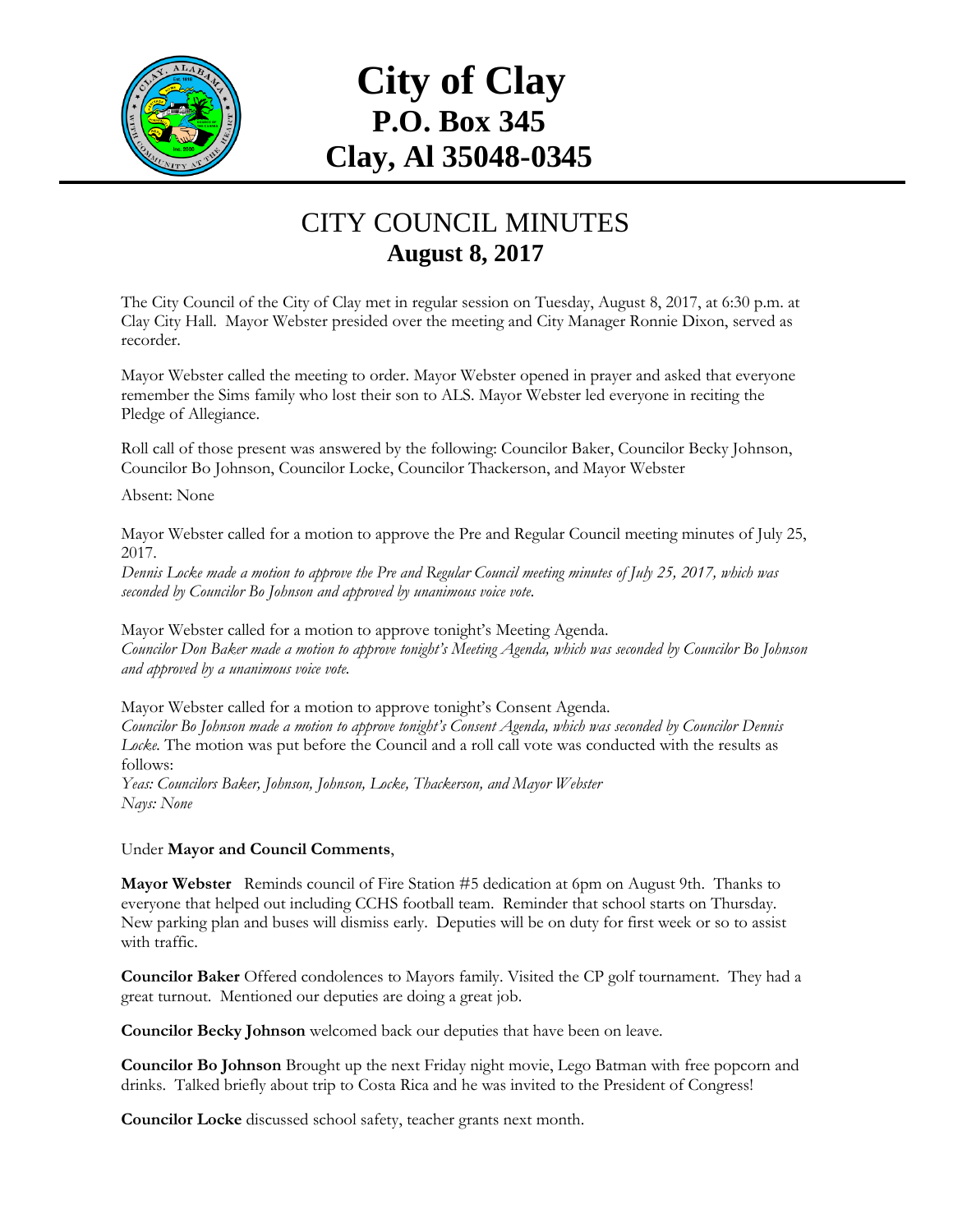

## **CITY OF CLAY CITY COUNCIL MINUTES August 8, 2017**

**Councilor Thackerson** *made a motion which was seconded by Councilor Bo Johnson to have the Mayor sign environmental document to provide Volkert a bid for dredging Cosby Lake .* The motion was put before the Council and a roll call vote was conducted with the results as follows: *Yeas: Councilors Baker, Johnson, Johnson, Locke, Thackerson, and Mayor Webster Nays: None*

**Ronnie Dixon** There was a closing on 15 lots in Paradise Valley. Lots were purchased by Smart Energy Homes.

Under **Reading of Petitions, Applications, Complaints, Appeals, Communications, etc.,** Mayor Webster announced that there were none.

Under the **City Manager's Report**, Mr. Dixon reported the account balances in the General Fund  $=$ \$548,735.58; Contractors Bond = \$147,056.80; Capital Improvement Fund = \$508,372.66; 4 & 5 Cent Gasoline Fund = \$57,130.89; 7 Cent Gasoline Fund = \$27,040.63; Building Fund = \$600,000.00; Paving Supplement Fund = \$300,000.00; Contingency Fund = \$1,100,000.00; BBT Fund= \$28,027.67; Ballpark Registration Income = \$97,061.21; and Ballpark Sports Expense = (\$101,407.53).

Under the **Public Hearing,** Ronnie Dixon introduced ALC 2017-01, The Spirit Locker located at 5112 Old Springville Rd. ownership change. ABC board requires re licensing if ownership changes. The ABC board, our finance and inspection departments submitted proper paperwork.

Mayor Webster asked if anyone would like to speak on behalf of this business, Nathan Gonzalez of 701 Taylor Oak Circle Montgomery, AL spoke. He is currently at Maxwell Airforce Base, wanted to purchase an existing business, add employees and follow through with all minor sales and all laws.

*Councilor Baker made a motion to approve ALC 2017-01, which was seconded by Councilor Thackerson.* The motion was put before the Council and a roll call vote was conducted with the results as follows: *Yeas: Councilors Baker, Johnson, Johnson, Locke, Thackerson, and Mayor Webster Nays: None*

Under **Resolutions, Ordinances, Orders and Other Business** Mayor Webster called for a motion to enter into Unanimous Consent.

*Councilor Becky Johnson made a motion to enter into Unanimous Consent, which was seconded by Councilor Johnson.* The motion was put before the Council and a roll call vote was conducted with the results as follows:

*Yeas: Councilors Baker, Johnson, Johnson, Locke, Thackerson, and Mayor Webster Nays: None*

**Mayor Webster** introduced Ordinance 2017-08, An ordinance to adopt rules on Cosby Lake read by City Manager Ronnie Dixon. *Councilor Thackerson made a motion to add the term Wildlife to the no feeding of animals seconded by Dennis Locke*

*Councilor Thakerson motion to approve Ordinance 2017-08 which was seconded by Councilor Locke.* The motion was put before the Council and a roll call vote was conducted with the results as follows: *Yeas: Councilors Baker, Johnson, Johnson, Locke, Thackerson, and Mayor Webster Nays: None*